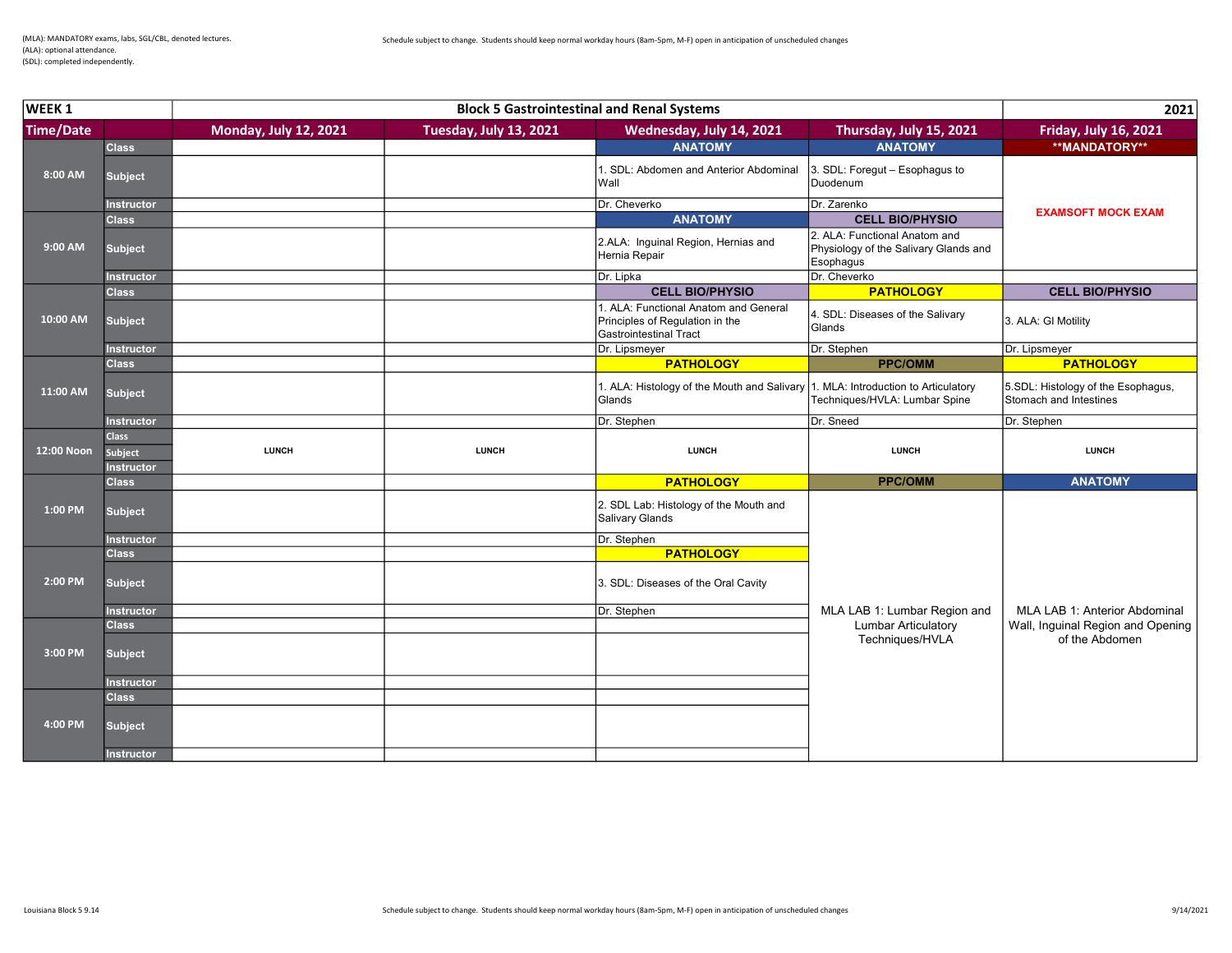| WEEK <sub>2</sub><br><b>Block 5 Gastrointestinal and Renal Systems</b> |                                                     |                                                                    | 2021                                                                                       |                                                                                                  |                                                   |                                                                                               |
|------------------------------------------------------------------------|-----------------------------------------------------|--------------------------------------------------------------------|--------------------------------------------------------------------------------------------|--------------------------------------------------------------------------------------------------|---------------------------------------------------|-----------------------------------------------------------------------------------------------|
| <b>Time/Date</b>                                                       |                                                     | <b>Monday, July 19, 2021</b>                                       | Tuesday, July 20, 2021                                                                     | Wednesday, July 21, 2021                                                                         | Thursday, July 22, 2021                           | <b>Friday, July 23, 2021</b>                                                                  |
|                                                                        | <b>Class</b>                                        | <b>PATHOLOGY</b>                                                   | <b>ANATOMY</b>                                                                             |                                                                                                  | <b>PATHOLOGY</b>                                  | <b>CM GASTROENTEROLOGY</b>                                                                    |
| 8:00 AM                                                                | <b>Subject</b>                                      | 6. SDL LAB: Histology of the Esophagus,<br>Stomach and Intestines  | 4.SDL: Midqut - Small Intestine and<br>Cecum                                               |                                                                                                  |                                                   | 8. ALA: Congenital Disorders of the<br>Abdominal Wall and GI System                           |
|                                                                        | <b>Instructor</b>                                   | Dr. Stephen                                                        | Dr. Zarenko                                                                                |                                                                                                  | <b>EXAM1</b>                                      | Dr. Baker                                                                                     |
|                                                                        | <b>Class</b>                                        | <b>PATHOLOGY</b>                                                   | <b>ANATOMY</b>                                                                             | <b>CM GASTROENTEROLOGY</b>                                                                       | <b>LECTURES/SDLs 1-10</b>                         | <b>CM GASTROENTEROLOGY</b>                                                                    |
| 9:00 AM                                                                | <b>Subject</b>                                      | 7. SDL: Congenital abnormalities of the<br>gastrointestinal system | 5. SDL: Hindgut - Large Intestine to Anal<br>Canal                                         | ALA: Pediatric Upper GI Disorders                                                                |                                                   | 9. ALA: Dairy and Gluten Intolerance and<br>Use of Probiotics                                 |
|                                                                        | Instructor                                          | Dr. Stephen                                                        | Dr. Zarenko                                                                                | Dr. Baker                                                                                        |                                                   | Dr. Flowers                                                                                   |
|                                                                        | <b>Class</b>                                        | <b>CELL BIO/PHYSIO</b>                                             | <b>CM GASTROENTEROLOGY</b>                                                                 | <b>CELL BIO/PHYSIO</b>                                                                           |                                                   |                                                                                               |
| 10:00 AM                                                               | <b>Subject</b>                                      | 4. ALA: Gastric Secretions                                         | I. ALA: Disorders and Cancer of the<br>Salivary Glands, Parotid Glands, and<br>Oral Cavity | 6. ALA: Small Intestine I: Functional Anatom<br>and Assimilation of Carbohydrates and<br>Protein |                                                   |                                                                                               |
|                                                                        | <b>Instructor</b>                                   | Dr. Lipsmeyer                                                      | Dr. Lipka                                                                                  | Dr. Lipsmeyer                                                                                    |                                                   |                                                                                               |
|                                                                        | <b>Class</b>                                        | <b>PATHOLOGY</b>                                                   | <b>CELL BIO/PHYSIO</b>                                                                     | <b>CELL BIO/PHYSIO</b>                                                                           | <b>PPC/OMM</b>                                    |                                                                                               |
| 11:00 AM                                                               | <b>Subject</b>                                      | 8. SDL: Diseases of the Esophagus                                  | 5. ALA: Gastric Motility and Disorders                                                     | 7. ALA: Small Intestine II: Assimilation<br>of Lipids, Vitamins and Minerals                     | 2. MLA: Pelvis and Sacrum: Physical<br>Evaluation |                                                                                               |
|                                                                        | Instructor                                          | Dr. Stephen                                                        | Dr. Lipsmeyer                                                                              | Dr. Lipsmeyer                                                                                    | Dr. Sneed                                         |                                                                                               |
| 12:00 Noon                                                             | <b>Class</b><br><b>Subject</b><br><b>Instructor</b> | <b>LUNCH</b>                                                       | <b>LUNCH</b>                                                                               | <b>LUNCH</b>                                                                                     | <b>LUNCH</b>                                      | <b>LUNCH</b>                                                                                  |
|                                                                        | <b>Class</b>                                        | <b>ANATOMY</b>                                                     | <b>CM GASTROENTEROLOGY</b>                                                                 | <b>CM GASTROENTEROLOGY</b>                                                                       | <b>PPC/OMM</b>                                    | <b>PHARMACOLOGY</b>                                                                           |
| $1:00$ PM                                                              | <b>Subject</b>                                      |                                                                    | 2. ALA: Gastroesophageal Reflux<br>Disease and Barrett's Esophagus                         | 5. ALA: Esophageal and Gastric Cancer                                                            |                                                   | I. ALA: Medications for<br>Gastroesophageal Reflux Disease<br>(GERD) and Peptic Ulcer Disease |
|                                                                        | <b>Instructor</b>                                   |                                                                    | Dr. Bhandari                                                                               | Dr. Bhandari                                                                                     |                                                   | Dr. Aryal                                                                                     |
|                                                                        | <b>Class</b>                                        |                                                                    | <b>CM GASTROENTEROLOGY</b>                                                                 | <b>CM GASTROENTEROLOGY</b>                                                                       |                                                   | <b>CM GASTROENTEROLOGY</b>                                                                    |
| 2:00 PM                                                                |                                                     |                                                                    |                                                                                            |                                                                                                  |                                                   |                                                                                               |
|                                                                        | <b>Subject</b>                                      |                                                                    | 3. ALA: Esophageal Disorders                                                               | 6. ALA: Gastritis and Peptic Ulcer Disease                                                       |                                                   | 10. ALA: Digestion, Absorption, and<br>MaMLA Lab: sorption                                    |
|                                                                        | Instructor                                          |                                                                    | Dr. Bhandari                                                                               | Dr. Clifton                                                                                      |                                                   | Dr. Bhandari                                                                                  |
|                                                                        | <b>Class</b>                                        | MLA Lab: 2: Foregut - Esophagus to                                 | <b>PATHOLOGY</b>                                                                           | <b>CM GASTROENTEROLOGY</b>                                                                       | MLA Lab: 2: Pelvis and Sacrum:                    | <b>CM GASTROENTEROLOGY</b>                                                                    |
| 3:00 PM                                                                | <b>Subject</b>                                      | Duodenum                                                           | 9. SDL: Peptic ulcer disease                                                               | 7. ALA: Upper GI Bleed                                                                           | <b>Physical Evaluation</b>                        | 11. ALA: Celiac Disease                                                                       |
|                                                                        | Instructor                                          |                                                                    | Dr. Stephen                                                                                | Dr. Lipka                                                                                        |                                                   | Dr. Bhandari                                                                                  |
|                                                                        | <b>Class</b>                                        |                                                                    | <b>PATHOLOGY</b>                                                                           |                                                                                                  |                                                   |                                                                                               |
| 4:00 PM                                                                | <b>Subject</b>                                      |                                                                    | 10. SDL: Diseases of the Stomach                                                           |                                                                                                  |                                                   |                                                                                               |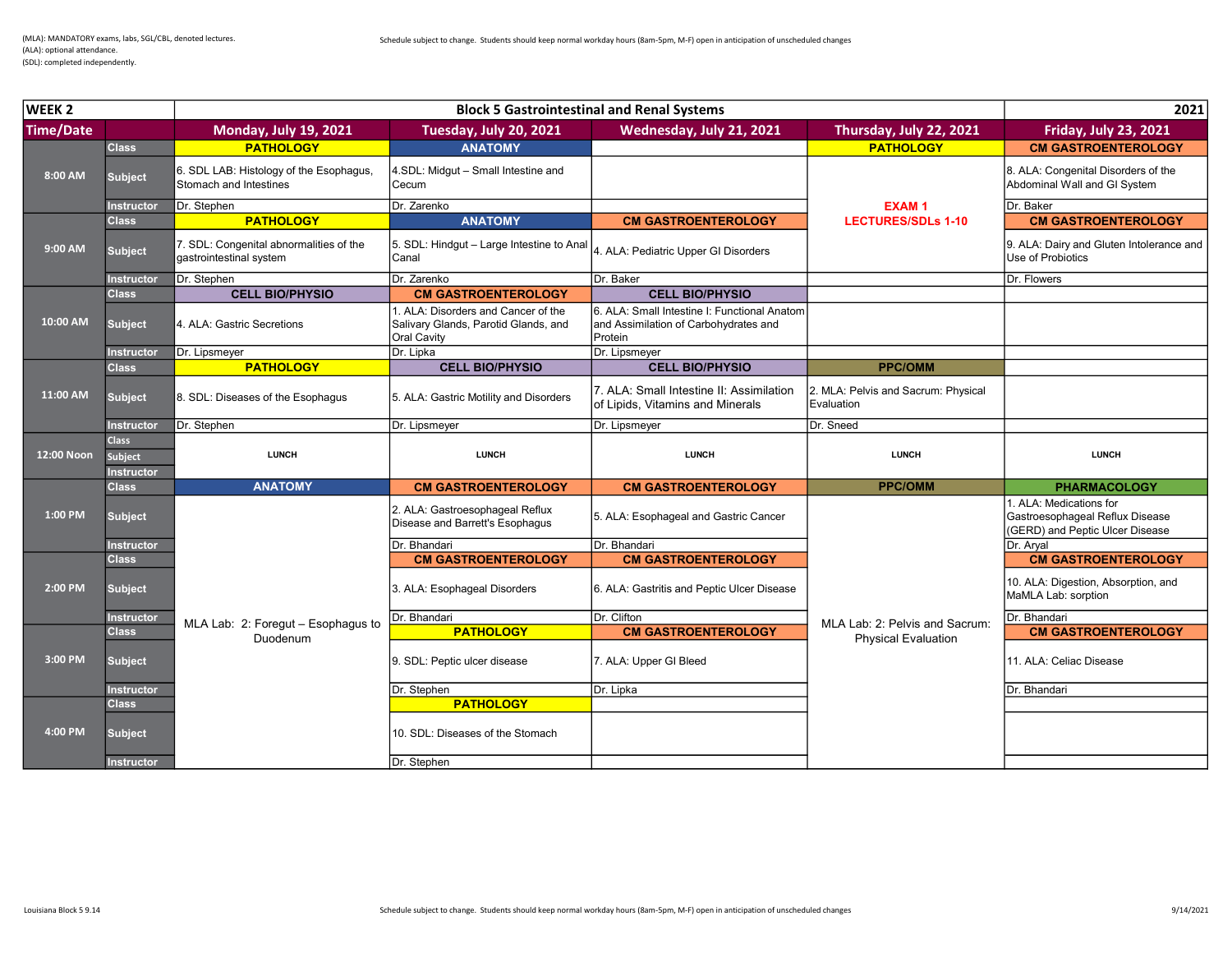| WEEK <sub>3</sub> |                                     |                                                                               | <b>Block 5 Gastrointestinal and Renal Systems</b>                                   |                                                                             |                                                                                             | 2021                                                              |
|-------------------|-------------------------------------|-------------------------------------------------------------------------------|-------------------------------------------------------------------------------------|-----------------------------------------------------------------------------|---------------------------------------------------------------------------------------------|-------------------------------------------------------------------|
| <b>Time/Date</b>  |                                     | <b>Monday, July 26, 2021</b>                                                  | <b>Tuesday, July 27, 2021</b>                                                       | Wednesday, July 28, 2021                                                    | Thursday, July 29, 2021                                                                     | <b>Friday, July 30, 2021</b>                                      |
|                   | <b>Class</b>                        | PREV MED, EPID, & PH                                                          | PREV MED, EPID, & PH                                                                | <b>CM GASTROENTEROLOGY</b>                                                  | <b>ANATOMY</b>                                                                              |                                                                   |
| 8:00 AM           | <b>Subject</b>                      | 1. SDL: Triple Aim and Quality Improvement                                    |                                                                                     |                                                                             | 6. ALA: Development of the<br><b>Gastrointestinal Tract</b>                                 |                                                                   |
|                   | <b>Instructor</b>                   | Dr. Stevens                                                                   | 2. SDL: IHI Online Course TA 101:                                                   | <b>EXAM1</b>                                                                | Dr. Collier                                                                                 |                                                                   |
|                   | <b>Class</b>                        |                                                                               | Introduction to the Triple Aim for Populations                                      | <b>LECTURES 1-11</b>                                                        | <b>ANATOMY</b>                                                                              | <b>CELL BIO/PHYSIO</b>                                            |
| 9:00 AM           | <b>Subject</b>                      |                                                                               |                                                                                     |                                                                             | 7. ALA: CA: Intestines                                                                      | 10. ALA: Hepatobiliary Physiology and<br><b>Functional Anatom</b> |
|                   | <b>Instructor</b>                   |                                                                               | Dr. Stevens                                                                         |                                                                             | Dr. Lipka                                                                                   | Dr. Lipsmeyer                                                     |
|                   | <b>Class</b>                        | <b>CELL BIO/PHYSIO</b>                                                        | PREV MED, EPID, & PH                                                                | <b>PATHOLOGY</b>                                                            | <b>PATHOLOGY</b>                                                                            | <b>CELL BIO/PHYSIO</b>                                            |
| 10:00 AM          | <b>Subject</b>                      | 8. ALA: Large Intestine and Intestinal<br>Transport of Water and Electrolytes | 3. SDL: IHI Online Course QI 101:<br>Introduction to Health Care Improvement        | 11. SDL: MALT Lymphoma, Gastrointestina<br>Stromal Tumor                    | 14. SDL: Inflammatory bowel disease                                                         | 11. ALA: Liver Physiology                                         |
|                   | <b>Instructor</b>                   | Dr. Lipsmeyer                                                                 | Dr. Stevens                                                                         | Dr. Stephen                                                                 | Dr. Stephen                                                                                 | Dr. Lipsmeyer                                                     |
|                   | <b>Class</b>                        | <b>CELL BIO/PHYSIO</b>                                                        | PREV MED, EPID, & PH                                                                | <b>PATHOLOGY</b>                                                            | <b>PPC/OMM</b>                                                                              | <b>PHARMACOLOGY</b>                                               |
| 11:00 AM          | <b>Subject</b>                      | 9. ALA: Functional Anatom and Physiology<br>of the Exocrine Pancreas          | 4. SDL: IHI Online Course QI 102: How to<br>Improve with the Model of Improvement   | 12. SDL: Ischemic bowel disease                                             | 3. MLA: GI & Renal Systems:<br>Medical History, Differential<br>Diagnosis, Physical Exam, & | 2. ALA: Anti-Nausea/Anti-Emetics                                  |
|                   | <b>Instructor</b>                   | Dr. Lipsmeyer                                                                 | Dr. Stevens                                                                         | Dr. Stephen                                                                 | Dr. S. Aldret                                                                               | Dr. Aryal                                                         |
|                   | <b>Class</b>                        | <b>CM GASTROENTEROLOGY</b>                                                    |                                                                                     |                                                                             |                                                                                             | <b>ANATOMY</b>                                                    |
| 12:00 Noon        | <b>Subject</b><br><b>Instructor</b> | <b>OPTIONAL REVIEW</b>                                                        | <b>LUNCH</b>                                                                        | <b>LUNCH</b>                                                                | <b>LUNCH</b>                                                                                | <b>OPTIONAL REVIEW</b>                                            |
|                   | <b>Class</b>                        | <b>ANATOMY</b>                                                                | PREV MED, EPID, & PH                                                                | <b>PATHOLOGY</b>                                                            | <b>PPC/OMM</b>                                                                              | <b>PATHOLOGY</b>                                                  |
| 1:00 PM           | <b>Subject</b>                      |                                                                               | 5. SDL: IHI Online Course QI 103: Testing<br>and Measuring Changes with PDSA Cycles | 13. SDL: Malabsorption, Diverticular<br><b>Disease</b>                      |                                                                                             | 15. SDL: Colonic polyps                                           |
|                   | <b>Instructor</b>                   |                                                                               | Dr. Stevens                                                                         | Dr. Stephen                                                                 |                                                                                             | Dr. Stephen                                                       |
|                   | <b>Class</b>                        |                                                                               |                                                                                     | PREV MED, EPID, & PH                                                        |                                                                                             | <b>CM GASTROENTEROLOGY</b>                                        |
| 2:00 PM           | <b>Subject</b>                      |                                                                               |                                                                                     | 6. SDL: IHI Online Course QI 104:<br>Interpreting Data: Run Charts, Control |                                                                                             | 12. ALA: Inflammatory Bowel Disease                               |
|                   |                                     |                                                                               |                                                                                     | Charts, and Other Measurement Tools                                         |                                                                                             |                                                                   |
|                   | <b>Instructor</b>                   |                                                                               |                                                                                     | Dr. Stevens                                                                 | LAB 3: GI & Renal Systems: Medical Dr. Bhandari                                             |                                                                   |
|                   | <b>Class</b>                        | MLA LAB 3: Small and Large Intestines                                         |                                                                                     |                                                                             | History, Differential Diagnosis,                                                            | PREV MED, EPID, & PH                                              |
| 3:00 PM           | <b>Subject</b>                      | and the Mesenteric Vessels                                                    |                                                                                     |                                                                             | Physical Exam, & Prevention                                                                 | 7. SDL: IHI Online Course QI 105: Leading<br>Quality Improvement  |
|                   | <b>Instructor</b>                   |                                                                               |                                                                                     |                                                                             |                                                                                             | Dr. Stevens                                                       |
|                   | <b>Class</b>                        |                                                                               |                                                                                     |                                                                             |                                                                                             | PREV MED, EPID, & PH                                              |
| 4:00 PM           | <b>Subject</b>                      |                                                                               |                                                                                     |                                                                             |                                                                                             | 8. SDL: Patient Safety                                            |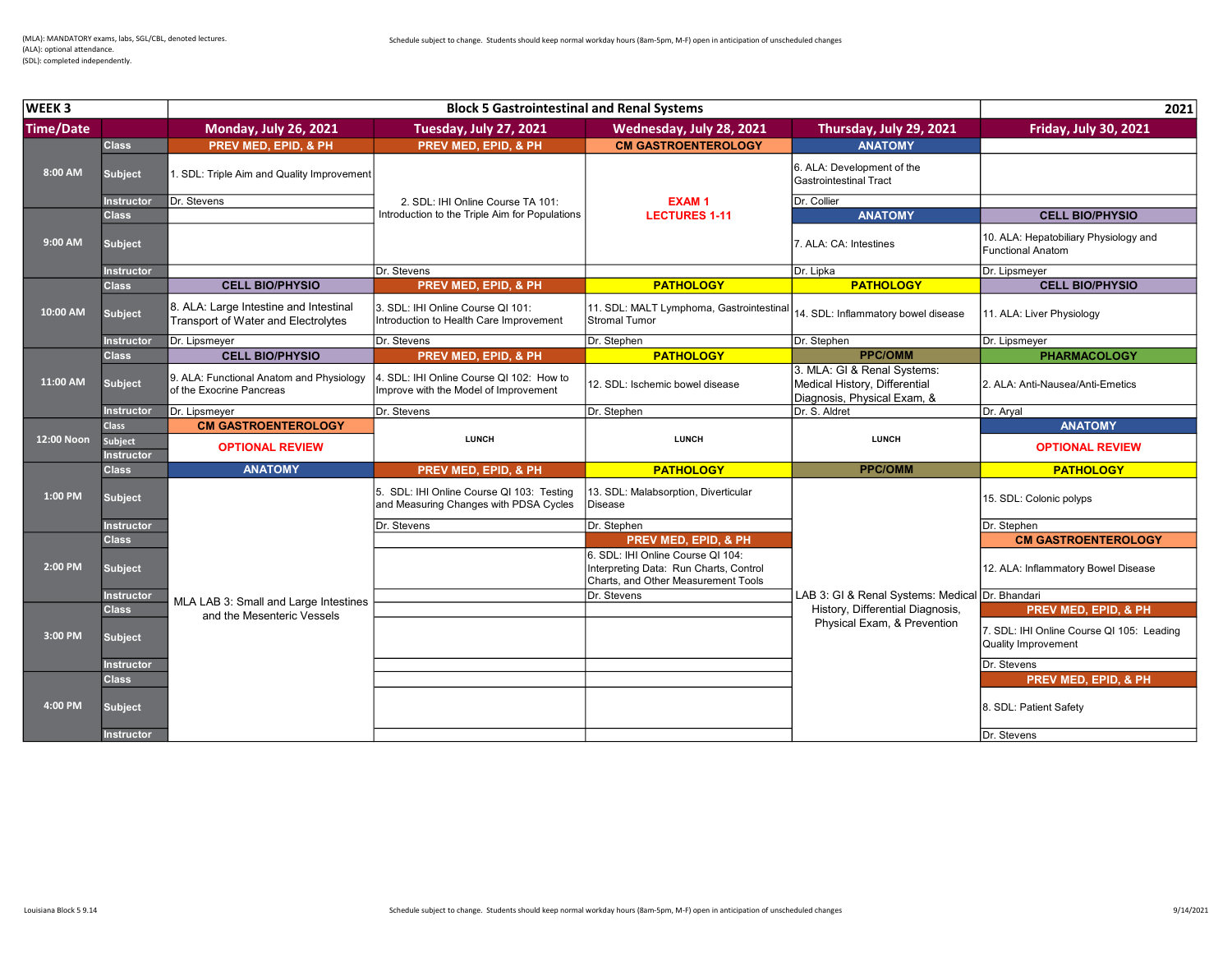| WEEK4            |                                              |                                                                               |                                                                                                                                   | <b>Block 5 Gastrointestinal and Renal Systems</b>                     |                                                              |                                                                             | 2021                                                    |
|------------------|----------------------------------------------|-------------------------------------------------------------------------------|-----------------------------------------------------------------------------------------------------------------------------------|-----------------------------------------------------------------------|--------------------------------------------------------------|-----------------------------------------------------------------------------|---------------------------------------------------------|
| <b>Time/Date</b> |                                              | Monday, August 2, 2021                                                        | Tuesday, August 3, 2021                                                                                                           | Wednesday, August 4, 2021                                             | Thursday, August 5, 2021                                     |                                                                             | Friday, August 6, 2021                                  |
|                  | <b>Class</b>                                 | <b>ANATOMY</b>                                                                | <b>PATHOLOGY</b>                                                                                                                  | <b>ANATOMY</b>                                                        | <b>CELL BIO/PHYSIO</b>                                       |                                                                             | PREV MED, EPID, & PH                                    |
| 8:00 AM          | <b>Subject</b>                               | <b>EXAM1</b>                                                                  | 18. SDL: Histology of the Liver,<br><b>Gallbladder and Pancreas</b>                                                               | 8. SDL: Liver, Biliary System, Pancreas and<br>Spleen                 |                                                              | Error to Harm                                                               | 10. SDL: IHI Online Course PS 102: From                 |
|                  | nstructor                                    | <b>LECTURES 1-7</b>                                                           | Dr. Stephen                                                                                                                       | Dr. Cheverko                                                          | <b>EXAM1</b>                                                 | Dr. Stevens                                                                 |                                                         |
|                  | <b>Class</b>                                 | 60 minutes                                                                    | <b>CM GASTROENTEROLOGY</b>                                                                                                        | <b>ANATOMY</b>                                                        | <b>LECTURES 1-11</b>                                         |                                                                             | <b>PREV MED. EPID. &amp; PH</b>                         |
| 9:00 AM          | <b>Subject</b>                               |                                                                               | 15. ALA: Encopresis, Constipation,<br>Hirschprung's Disease and Megacolon in  9. ALA: CA: Hepatobiliary System<br><b>Children</b> |                                                                       |                                                              | 11. SDL: IHI Online Course PS 103:<br>Human Factors and Safety              |                                                         |
|                  | Instructor                                   |                                                                               | Dr. Baker                                                                                                                         | Dr. Lipka                                                             |                                                              | Dr. Stevens                                                                 |                                                         |
|                  | <b>Class</b>                                 |                                                                               | <b>CM GASTROENTEROLOGY</b>                                                                                                        | <b>ANATOMY</b>                                                        | <b>CELL BIO/PHYSIO</b>                                       |                                                                             | <b>PHARMACOLOGY</b>                                     |
| 10:00 AM         | <b>Subject</b>                               |                                                                               | 16.ALA: Intussusception, Midqut<br>Volvulus and Necrotizing Enterocolitis                                                         | 10. ALA: Radiographic Imaging of the<br><b>Gastrointestinal Tract</b> | <b>GROUP EXAM1</b><br><b>LECTURES 1-11</b>                   | 6.ALA: Antiparasitic Drugs                                                  |                                                         |
|                  | <b>Instructor</b>                            |                                                                               | Dr. Baker                                                                                                                         | Dr. Lipka                                                             |                                                              | Dr. Anderson                                                                |                                                         |
|                  | <b>Class</b>                                 | <b>PHARMACOLOGY</b>                                                           | <b>CM GASTROENTEROLOGY</b>                                                                                                        | <b>CM GASTROENTEROLOGY</b>                                            | <b>PPC/OMM</b>                                               |                                                                             | <b>ANATOMY</b>                                          |
| 11:00 AM         | <b>Subject</b>                               | 3. ALA: Inflammatory Bowel Disease                                            | 17. ALA: Acute Abdominal Pain:<br>Mesenteric Ischemia and Small Bowel<br>Obstruction                                              | 18. ALA: Right Lower Quadrant Pain                                    | 4. MLA: OMT for GI Disorders and Post-<br>Operative OMT Mgmt | 11. SDL: Posterior Abdominal Viscera<br>(Urinary System and Adrenal Glands) |                                                         |
|                  | nstructor                                    | Dr. Anderson                                                                  | Dr. Lipka                                                                                                                         | Dr. Lipka                                                             | Dr. Sneed                                                    | Dr. Zarenko                                                                 |                                                         |
| 12:00 Noon       | <b>Class</b><br>Subject<br><b>Instructor</b> | <b>WEEK 3 POST EXAM</b><br><b>OPTIONAL REVIEWS</b>                            | <b>CELL BIO/PHYSIO</b><br><b>OPTIONAL REVIEW</b>                                                                                  | <b>LUNCH</b>                                                          | <b>LUNCH</b>                                                 |                                                                             | <b>LUNCH</b>                                            |
|                  | <b>Class</b>                                 | <b>CM GASTROENTEROLOGY</b>                                                    | <b>PHARMACOLOGY</b>                                                                                                               | <b>CM GASTROENTEROLOGY</b>                                            | <b>PPC/OMM</b>                                               | <b>CM GASTROENTEROLOGY</b>                                                  | <b>ANATOMY</b>                                          |
| 1:00 PM          | <b>Subject</b>                               | 13. ALA: Immune Diseases of the GI<br>system                                  | 4. ALA: Drugs for Constipation/Diarrhea.<br>Irritable Bowel Syndrome (IBS) and<br>Biliary Disorders I                             | 19. ALA: Diarrhea and Non-Diarrheal<br>Infectious Diseases I          |                                                              |                                                                             |                                                         |
|                  | <b>Instructor</b>                            | Dr. R. Morrow                                                                 | Dr. Aryal                                                                                                                         | Dr. R. Morrow                                                         |                                                              |                                                                             |                                                         |
|                  | <b>Class</b>                                 | <b>CM GASTROENTEROLOGY</b>                                                    | <b>PHARMACOLOGY</b>                                                                                                               | <b>CM GASTROENTEROLOGY</b>                                            |                                                              |                                                                             |                                                         |
| 2:00 PM          | <b>Subject</b>                               | 14. ALA: Constipation. Noninfectious<br>Diarrhea and Irritable Bowel Syndrome | 5. ALA: Drugs for Constipation/Diarrhea,<br>Irritable Bowel Syndrome (IBS) and<br>Biliary Disorders II                            | 20. ALA: Diarrhea and Non-Diarrheal<br>Infectious Diseases II         |                                                              | <b>MLA</b>                                                                  | <b>MLA</b>                                              |
|                  | nstructor                                    | Dr. Flowers                                                                   | Dr. Aryal                                                                                                                         | Dr. R. Morrow                                                         | MLA LAB 4: OMT for GI Disorders and                          |                                                                             | 22. CBL: Diarrhea and Non- LAB 4: Liver, Bilary System, |
|                  | <b>Class</b>                                 | <b>PATHOLOGY</b>                                                              | <b>PATHOLOGY</b>                                                                                                                  | <b>CM GASTROENTEROLOGY</b>                                            | Post-Operative OMT Mgmt                                      | Diarrheal Infectious Disease                                                | Pancreas, & Spleen                                      |
| 3:00 PM          | <b>Subject</b>                               | 16. SDL: Colorectal Carcinoma                                                 | 19. SDL LAB: Histology of the Liver,<br>Gallbladder and Pancreas                                                                  | 21. ALA: Diarrhea and Non-Diarrheal<br>Infectious Diseases III        |                                                              |                                                                             |                                                         |
|                  | nstructor                                    | Dr. Stephen                                                                   | Dr. Stephen                                                                                                                       | Dr. R. Morrow                                                         |                                                              |                                                                             |                                                         |
|                  | <b>Class</b>                                 | <b>PATHOLOGY</b>                                                              | <b>PATHOLOGY</b>                                                                                                                  | PREV MED, EPID, & PH                                                  |                                                              |                                                                             |                                                         |
| 4:00 PM          | <b>Subject</b>                               | 17. SDL: Acute appendicitis, peritonitis                                      | [20. SDL: Cirrhosis and hepatic failure]                                                                                          | 9. SDL: HI Online Course PS 101:<br>Introduction to Patient Safety    |                                                              |                                                                             |                                                         |
|                  | Instructor                                   | Dr. Stephen                                                                   | Dr. Stephen                                                                                                                       | Dr. Stevens                                                           |                                                              |                                                                             |                                                         |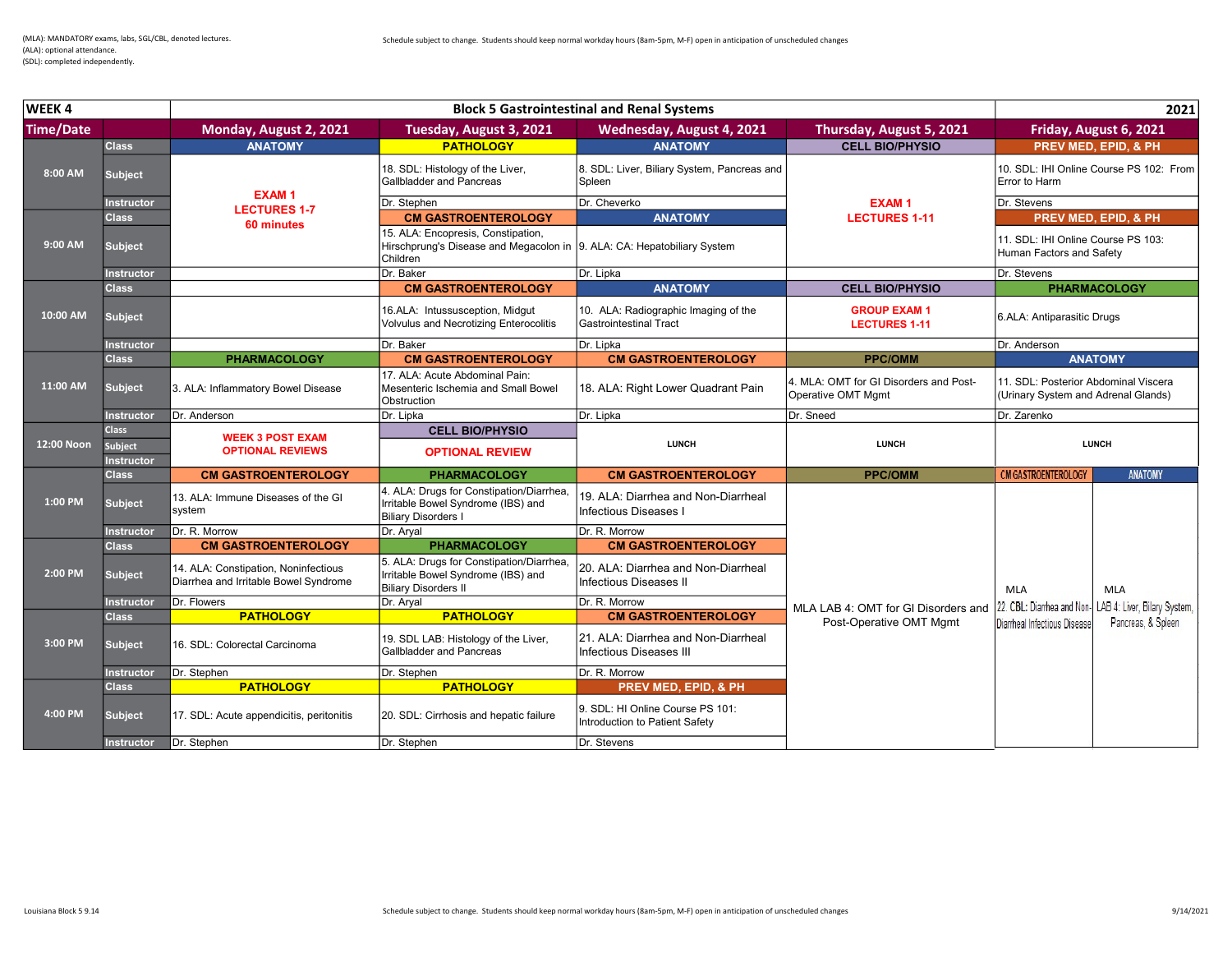| WEEK <sub>5</sub><br><b>Block 5 Gastrointestinal and Renal Systems</b> |                              |                                                                                                                    |                                                                    | 2021                                              |                                                                             |                                                                  |
|------------------------------------------------------------------------|------------------------------|--------------------------------------------------------------------------------------------------------------------|--------------------------------------------------------------------|---------------------------------------------------|-----------------------------------------------------------------------------|------------------------------------------------------------------|
| Time/Date                                                              |                              | Monday, August 9, 2021                                                                                             | Tuesday, August 10, 2021                                           | Wednesday, August 11, 2021                        | Thursday, August 12, 2021                                                   | Friday, August 13, 2021                                          |
|                                                                        | <b>Class</b>                 | <b>PATHOLOGY</b>                                                                                                   | <b>CELL BIO/PHYSIO</b>                                             | <b>CELL BIO/PHYSIO</b>                            | <b>CM GASTROENTEROLOGY</b>                                                  | <b>CM GASTROENTEROLOGY</b>                                       |
| 8:00 AM                                                                | <b>Subject</b>               |                                                                                                                    | 12. ALA: Body Fluids I                                             | 14. ALA: Anatom and Blood Supply of the<br>Kidney |                                                                             | 27.ALA: Pancreatitis                                             |
|                                                                        | <b>Instructor</b>            | <b>EXAM2</b>                                                                                                       | Dr. C Reilly                                                       | Dr. C Reilly                                      | <b>EXAM2</b>                                                                | Dr. Lipka                                                        |
|                                                                        | <b>Class</b>                 | <b>LECTURES/SDL 11-19</b>                                                                                          | <b>CELL BIO/PHYSIO</b>                                             | <b>CELL BIO/PHYSIO</b>                            | <b>LECTURES 12-26</b>                                                       | <b>CELL BIO/PHYSIO</b>                                           |
| 9:00 AM                                                                | <b>Subject</b>               |                                                                                                                    | 13. ALA: Body Fluids II                                            | 15. ALA: Renal Clearance                          |                                                                             | 16. ALA: Renal Blood Flow and<br><b>Glomerular Filtration I</b>  |
|                                                                        | <b>Instructor</b>            |                                                                                                                    | Dr. C Reilly                                                       | Dr. C Reilly                                      |                                                                             | Dr. C Reilly                                                     |
|                                                                        | <b>Class</b>                 | <b>CM GASTROENTEROLOGY</b>                                                                                         | <b>CM GASTROENTEROLOGY</b>                                         | <b>ANATOMY</b>                                    | PREV MED, EPID, & PH                                                        | <b>CELL BIO/PHYSIO</b>                                           |
| 10:00 AM                                                               | Subject,                     | 23. ALA: Systemic Infections Initiated in the 24. ALA: Surgical Disorders of the<br>GI Tract I                     | <b>Rectum and Anus</b>                                             | 14. SDL: Posterior Abdominal Wall                 | 15. SDL: IHI Online Course L 101:<br>Introduction to Health Care Leadership | 17. ALA: Renal Blood Flow and<br><b>Glomerular Filtration II</b> |
|                                                                        | Instructor                   | Dr. DiGiuseppe                                                                                                     | Dr. Lipka                                                          | Dr. Cheverko                                      | Dr. Stevens                                                                 | Dr. C Reilly                                                     |
|                                                                        | <b>Class</b>                 | <b>ANATOMY</b>                                                                                                     | <b>ANATOMY</b>                                                     | PREV MED, EPID, & PH                              | <b>PPC/OMM</b>                                                              | PREV MED, EPID, & PH                                             |
| 11:00 AM                                                               | <b>Subject</b>               | 12. ALA: Embryology of the Urinary System 13. ALA: Radiology of the Urinary System 14. ALA: Health Care Leadership |                                                                    |                                                   | 5. MLA: Pelvis: Evaluation and<br>Treatment                                 | 16. ALA: Patient-Centered Care                                   |
|                                                                        | Instructor                   | Dr. Collier                                                                                                        | Dr. Lipka                                                          | Dr. Stevens                                       | Dr. Sneed                                                                   | Dr. Stevens                                                      |
|                                                                        |                              |                                                                                                                    |                                                                    |                                                   |                                                                             |                                                                  |
|                                                                        | <b>Class</b>                 |                                                                                                                    |                                                                    | <b>CM GASTROENTEROLOGY</b>                        | <b>ANATOMY</b>                                                              |                                                                  |
| 12:00 Noon                                                             | Subject<br><b>Instructor</b> | <b>WEEK 4 POST EXAM</b><br><b>OPTIONAL REVIEWS</b>                                                                 | <b>LUNCH</b>                                                       | <b>OPTIONAL REVIEW</b>                            | <b>OPTIONAL REVIEW</b>                                                      | <b>LUNCH</b>                                                     |
|                                                                        | <b>Class</b>                 | <b>ANATOMY</b>                                                                                                     | <b>PREV MED, EPID, &amp; PH</b>                                    | <b>PATHOLOGY</b>                                  | <b>PPC/OMM</b>                                                              | <b>ANATOMY</b>                                                   |
| 1:00 PM                                                                | <b>Subject</b>               |                                                                                                                    | 12. SDL: IHI Online Course PS 104:<br>Teamwork and Communication   | 21. SDL: Jaundice                                 |                                                                             |                                                                  |
|                                                                        | Instructor                   |                                                                                                                    | Dr. Stevens                                                        | Dr. Stephen                                       |                                                                             |                                                                  |
|                                                                        | <b>Class</b>                 |                                                                                                                    | PREV MED, EPID, & PH                                               | <b>PATHOLOGY</b>                                  |                                                                             |                                                                  |
| 2:00 PM                                                                | <b>Subject</b>               |                                                                                                                    | 13. SDL: IHI Online Course PS 105:<br>Responding to Adverse Events | 22. SDL: Viral hepatitis I                        |                                                                             |                                                                  |
|                                                                        | <b>Instructor</b>            | MLA LAB 5: Posterior Abdominal                                                                                     | Dr. Stevens                                                        | Dr. Stephen                                       |                                                                             |                                                                  |
|                                                                        | <b>Class</b>                 | Viscera (Urinary System and Adrenal                                                                                | <b>CM GASTROENTEROLOGY</b>                                         | <b>PATHOLOGY</b>                                  | MLA LAB 5: Pelvis: Evaluation and                                           | <b>OPEN LAB: PRACTICAL PREP</b>                                  |
| 3:00 PM                                                                | <b>Subject</b>               | Glands)                                                                                                            | 25. ALA: Diverticular Disease                                      | 23. SDL: Viral hepatitis II                       | Treatment                                                                   |                                                                  |
|                                                                        | nstructor                    |                                                                                                                    | Dr. Bhandari                                                       | Dr. Stephen                                       |                                                                             |                                                                  |
|                                                                        | <b>Class</b>                 |                                                                                                                    | <b>CM GASTROENTEROLOGY</b>                                         | <b>PATHOLOGY</b>                                  |                                                                             |                                                                  |
| 4:00 PM                                                                | <b>Subject</b>               |                                                                                                                    | 26. ALA: Colorectal Cancer                                         | 24. SDL: Metabolic Liver Disease                  |                                                                             |                                                                  |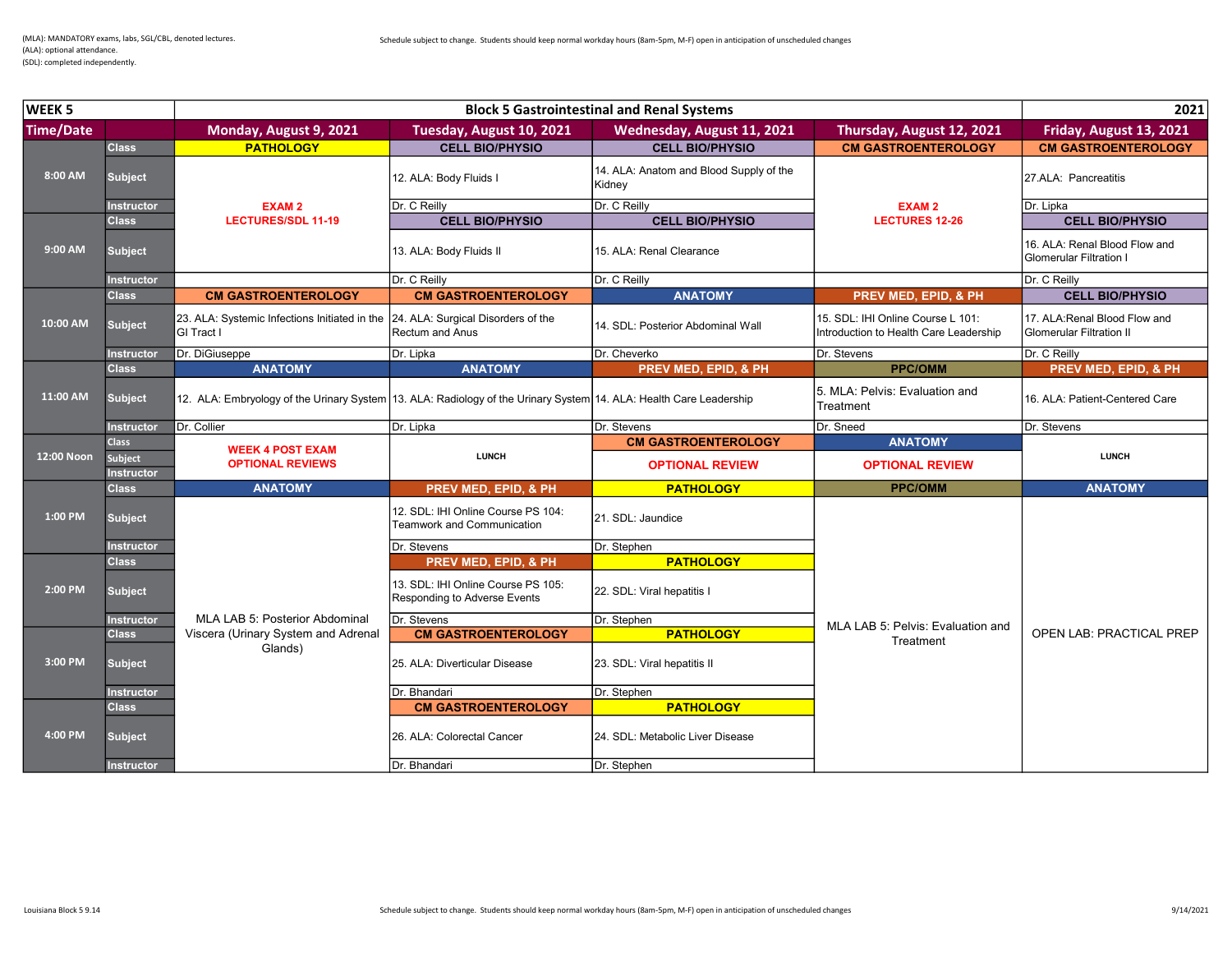| WEEK 6           | <b>Block 5 Gastrointestinal and Renal Systems</b> |                         |                                                                              |                                                             | 2021                                                 |                                             |
|------------------|---------------------------------------------------|-------------------------|------------------------------------------------------------------------------|-------------------------------------------------------------|------------------------------------------------------|---------------------------------------------|
| <b>Time/Date</b> |                                                   | Monday, August 16, 2021 | Tuesday, August 17, 2021                                                     | Wednesday, August 18, 2021                                  | Thursday, August 19, 2021                            | Friday, August 20, 2021                     |
|                  | <b>Class</b>                                      | <b>ANATOMY</b>          | <b>CM GASTROENTEROLOGY</b>                                                   | <b>CM GASTROENTEROLOGY</b>                                  | <b>PPC/OMM</b>                                       |                                             |
| 8:00 AM          | <b>Subject</b>                                    |                         | 28. ALA: Cholelithiasis.<br>Choledocholethiasis,<br>Cholangiocarcinoma       | 32. ALA: Noninfectious Hepatitis and Hepatic<br>Obstruction |                                                      |                                             |
|                  | <b>Instructor</b>                                 | <b>EXAM2</b>            | Dr. Lipka                                                                    | Dr. Turnbull                                                | <b>EXAM1</b>                                         |                                             |
|                  | <b>Class</b>                                      | <b>LECTURES 8-14</b>    | <b>PREV MED, EPID, &amp; PH</b>                                              | <b>CM GASTROENTEROLOGY</b>                                  | <b>LECTURES 1-5</b>                                  | <b>ANATOMY</b>                              |
| 9:00 AM          | <b>Subject</b>                                    |                         | 17. SDL: IHI Online Course PFC 101:<br>Introduction to Patient-Centered Care | 33. ALA: Cirrhosis and its Complications                    |                                                      | 17. SDL: Male External Genitalia            |
|                  | Instructor                                        |                         | Dr. Stevens                                                                  | Dr. Clifton                                                 |                                                      | Dr. Newell                                  |
|                  | <b>Class</b>                                      | <b>ANATOMY</b>          | <b>CELL BIO/PHYSIO</b>                                                       | <b>CM GASTROENTEROLOGY</b>                                  | <b>CELL BIO/PHYSIO</b>                               | <b>PATHOLOGY</b>                            |
| 10:00 AM         | <b>Subject</b>                                    |                         | 18. ALA: Reabsorption and Secretion I                                        | 34.ALA: Nutritional Support: Enteral and<br>Parenteral      | 22. ALA: Potassium, Phosphate and<br>Calcium Balance | 26. SDL: Biliary tract disease              |
|                  | Instructor                                        |                         | Dr. C Reilly                                                                 | Dr. Clifton                                                 | Dr. C Reilly                                         | Dr. Stephen                                 |
|                  | <b>Class</b>                                      |                         | <b>CELL BIO/PHYSIO</b>                                                       | <b>ANATOMY</b>                                              | <b>PPC/OMM</b>                                       | <b>PATHOLOGY</b>                            |
| 11:00 AM         | <b>Subject</b>                                    |                         | 19. ALA: Reabsorption and Secretion II                                       | 15. SDL: Pelvis and Perineum                                | 6. MLA: Sacrum: Evaluation and<br>Treatment          | 27. SDL: Circulatory disorders of the liver |
|                  | <b>Instructor</b>                                 |                         | Dr. C Reilly                                                                 | Dr. Cheverko                                                | Dr. Sneed                                            | Dr. Stephen                                 |
|                  | <b>Class</b>                                      |                         | <b>WEEK 5 POST EXAM</b>                                                      | <b>PPC/OMM</b>                                              |                                                      | <b>CM GASTROENTEROLOGY</b>                  |
| 12:00 Noon       | <b>Subject</b>                                    |                         | <b>OPTIONAL REVIEWS</b>                                                      | <b>OPTIONAL REVIEW</b>                                      | <b>LUNCH</b>                                         | <b>OPTIONAL REVIEW</b>                      |
|                  | <b>Instructor</b>                                 |                         |                                                                              |                                                             |                                                      |                                             |
|                  | <b>Class</b>                                      |                         | <b>PHARMACOLOGY</b>                                                          | <b>ANATOMY</b>                                              | <b>PPC/OMM</b>                                       | <b>ANATOMY</b>                              |
| 1:00 PM          | <b>Subject</b>                                    | <b>PRACTICAL</b>        | 7. ALA: Drugs used in Hepatic Diseases                                       | 16. ALA: Female External Genitalia and<br><b>Breast</b>     |                                                      |                                             |
|                  | <b>Instructor</b>                                 | <b>Labs: 1-5</b>        | Dr. Elmageed                                                                 | Dr. Jackson                                                 |                                                      |                                             |
|                  | <b>Class</b>                                      |                         | <b>CM GASTROENTEROLOGY</b>                                                   | <b>CELL BIO/PHYSIO</b>                                      |                                                      |                                             |
| 2:00 PM          | <b>Subject</b>                                    |                         | 29. ALA: Pancreatic Tumors                                                   | 20. ALA:Sodium Balance I                                    |                                                      |                                             |
|                  | Instructor                                        |                         | Dr. Bhandari                                                                 | Dr. C Reilly                                                |                                                      |                                             |
|                  | <b>Class</b>                                      |                         | <b>CM GASTROENTEROLOGY</b>                                                   | <b>CELL BIO/PHYSIO</b>                                      | MLA LAB 6: Sacrum: Evaluation and                    | MLA LAB 6: Posterior Abdominal Wall         |
| 3:00 PM          | <b>Subject</b>                                    |                         | 30.ALA: Hepatitis I                                                          | 21. ALA:Sodium Balance II                                   | Treatment                                            |                                             |
|                  | <b>Instructor</b>                                 |                         | Dr. Bhandari                                                                 | Dr. C Reilly                                                |                                                      |                                             |
|                  | <b>Class</b>                                      |                         | <b>CM GASTROENTEROLOGY</b>                                                   | <b>PATHOLOGY</b>                                            |                                                      |                                             |
| 4:00 PM          | <b>Subject</b>                                    |                         | 31. ALA: Hepatitis II                                                        | 25. SDL: Hemochromatosis, Wilson disease                    |                                                      |                                             |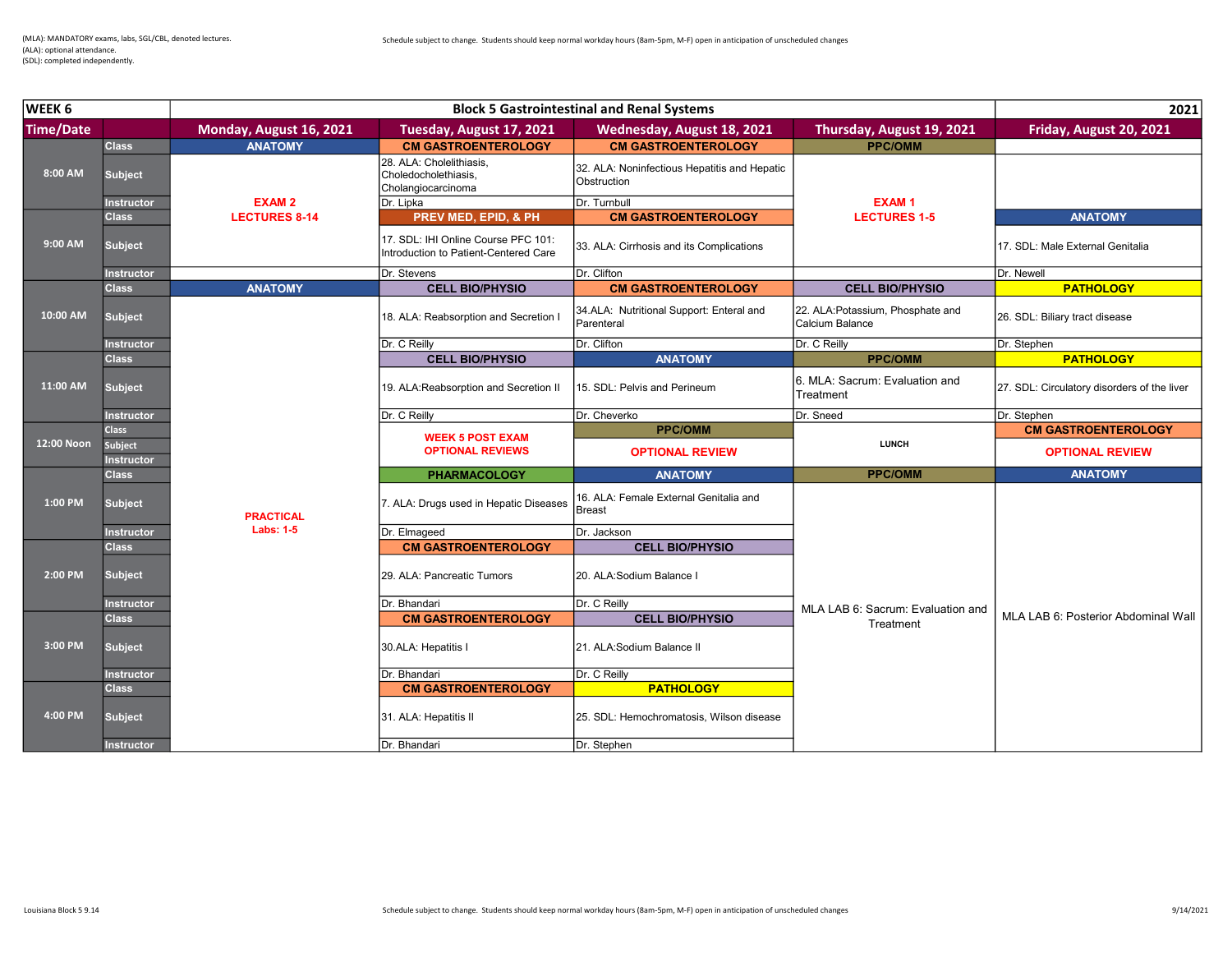| WEEK <sub>7</sub> | <b>Block 5 Gastrointestinal and Renal Systems</b> |                                                                   |                                                   |                                                                      |                                                | 2021                                                                 |
|-------------------|---------------------------------------------------|-------------------------------------------------------------------|---------------------------------------------------|----------------------------------------------------------------------|------------------------------------------------|----------------------------------------------------------------------|
| Time/Date         |                                                   | Monday, August 23, 2021                                           | Tuesday, August 24, 2021                          | Wednesday, August 25, 2021                                           | Thursday, August 26, 2021                      | Friday, August 27, 2021                                              |
|                   | <b>Class</b>                                      | <b>CM NEPHROLOGY</b>                                              | <b>CM GASTROENTEROLOGY</b>                        | <b>CM NEPHROLOGY</b>                                                 | <b>CM NEPHROLOGY</b>                           | <b>PATHOLOGY</b>                                                     |
| 8:00 AM           | <b>Subject</b>                                    | 1. ALA: Acute Kidney Injury                                       |                                                   | 4. ALA: Renal and Bladder Cancer                                     | 8. ALA: Polycystic Renal Disease               |                                                                      |
|                   | <b>Instructor</b>                                 | Dr. O'Donovan                                                     | <b>FINAL EXAM</b>                                 | Dr. O'Donovan                                                        | Dr. O'Donovan                                  | <b>EXAM3</b>                                                         |
|                   | <b>Class</b>                                      | <b>CM NEPHROLOGY</b>                                              | <b>LECTURES 27-34</b>                             | <b>CM NEPHROLOGY</b>                                                 |                                                | <b>LECTURES/ALA SDL 20-31</b>                                        |
| 9:00 AM           | <b>Subject</b>                                    | 2. ALA:Interpretation of Urinalysis                               |                                                   | 5. ALA: Evaluation of Hematuria                                      |                                                |                                                                      |
|                   | <b>Instructor</b>                                 | <b>IDr. Flowers</b>                                               |                                                   | Dr. Flowers                                                          |                                                |                                                                      |
|                   | <b>Class</b>                                      | <b>CELL BIO/PHYSIO</b>                                            | <b>CM NEPHROLOGY</b>                              | <b>CM NEPHROLOGY</b>                                                 | <b>ANATOMY</b>                                 | <b>PHARMACOLOGY</b>                                                  |
| 10:00 AM          | <b>Subject</b>                                    | 23. ALA: Water Balance-<br>Concentration and Dilution of Urine I  | 3. ALA: Chronic Kidney Disease                    | 6. ALA: Infectious Agents of the Bladder,<br>Kidneys and Prostate I  | 18. ALA: Female Pelvic Viscera                 | 8. ALA: Medications for the Treatment<br>of Urinary Tract Infections |
|                   | <b>Instructor</b>                                 | Dr. C Reilly                                                      | Dr. O'Donovan                                     | Dr. DiGiuseppe                                                       | Dr. Jackson                                    | Dr. Elmageed                                                         |
|                   | <b>Class</b>                                      | <b>CELL BIO/PHYSIO</b>                                            | <b>PATHOLOGY</b>                                  | <b>CM NEPHROLOGY</b>                                                 | <b>PPC/OMM</b>                                 | <b>PHARMACOLOGY</b>                                                  |
| 11:00 AM          | <b>Subject</b>                                    | 24. ALA: Water Balance-<br>Concentration and Dilution of Urine II | 28. SDL: Tumors of the Liver and Biliary<br>Tract | 7. ALA: Infectious Agents of the Bladder,<br>Kidneys and Prostate II | 7. MLA: Pelvis and Sacrum: Technique<br>Review | 9. ALA: Pharmacology of Drugs Acting<br>on Vasopressin Receptors     |
|                   | <b>Instructor</b>                                 | Dr. C Reilly                                                      | Dr. Stephen                                       | Dr. DiGiuseppe                                                       | Dr. Sneed                                      | Dr. Elmageed                                                         |
|                   | <b>Class</b>                                      |                                                                   | <b>WEEK 6 POST EXAM</b>                           |                                                                      |                                                | <b>CELL BIO/PHYSIO</b>                                               |
| 12:00 Noon        | <b>Subject</b><br><b>Instructor</b>               | <b>LUNCH</b>                                                      | <b>OPTIONAL REVIEWS</b>                           | <b>LUNCH</b>                                                         | <b>LUNCH</b>                                   | <b>OPTIONAL REVIEW</b>                                               |
|                   | <b>Class</b>                                      | <b>ANATOMY</b>                                                    | <b>PATHOLOGY</b>                                  | <b>SIMULATION</b>                                                    | <b>PPC/OMM</b>                                 | <b>ANATOMY</b>                                                       |
| 1:00 PM           | <b>Subject</b>                                    |                                                                   | 29. SDL: Cholelithiasis and cholecystitis         |                                                                      |                                                | 19. SDL: Male Pelvic Viscera                                         |
|                   | <b>Instructor</b>                                 |                                                                   | Dr. Stephen                                       |                                                                      |                                                | Dr. Newell                                                           |
|                   | <b>Class</b>                                      |                                                                   | <b>PATHOLOGY</b>                                  |                                                                      |                                                | <b>PATHOLOGY</b>                                                     |
| 2:00 PM           | <b>Subject</b>                                    |                                                                   | 30. SDL: Acute and chronic pancreatitis           |                                                                      |                                                | 33. SDL LAB: Histology of the Renal<br>System                        |
|                   | <b>Instructor</b>                                 | MLA LAB 7: Urogenital Triangle                                    | Dr. Stephen                                       |                                                                      | MLA LAB 7: Pelvis and Sacrum:                  | Dr. Stephen                                                          |
|                   | <b>Class</b>                                      |                                                                   | <b>PATHOLOGY</b>                                  | <b>MLA: CPS</b>                                                      | <b>Technique Review</b>                        | <b>CM NEPHROLOGY</b>                                                 |
| 3:00 PM           | <b>Subject</b>                                    | (Male and Female)                                                 | 31. SDL: Carcinoma of the Pancreas                |                                                                      |                                                | 9. ALA: Glomerulonephritis                                           |
|                   | Instructor                                        |                                                                   | Dr. Stephen                                       |                                                                      |                                                | Dr. O'Donovan                                                        |
|                   | <b>Class</b>                                      |                                                                   | <b>PATHOLOGY</b>                                  |                                                                      |                                                | <b>PATHOLOGY</b>                                                     |
| 4:00 PM           | <b>Subject</b>                                    |                                                                   | 32. SDL: Histology of the Renal System            |                                                                      |                                                | 34. SDL: Inherited Renal Diseases                                    |
|                   | Instructor                                        |                                                                   | Dr. Stephen                                       |                                                                      |                                                | Dr. Stephen                                                          |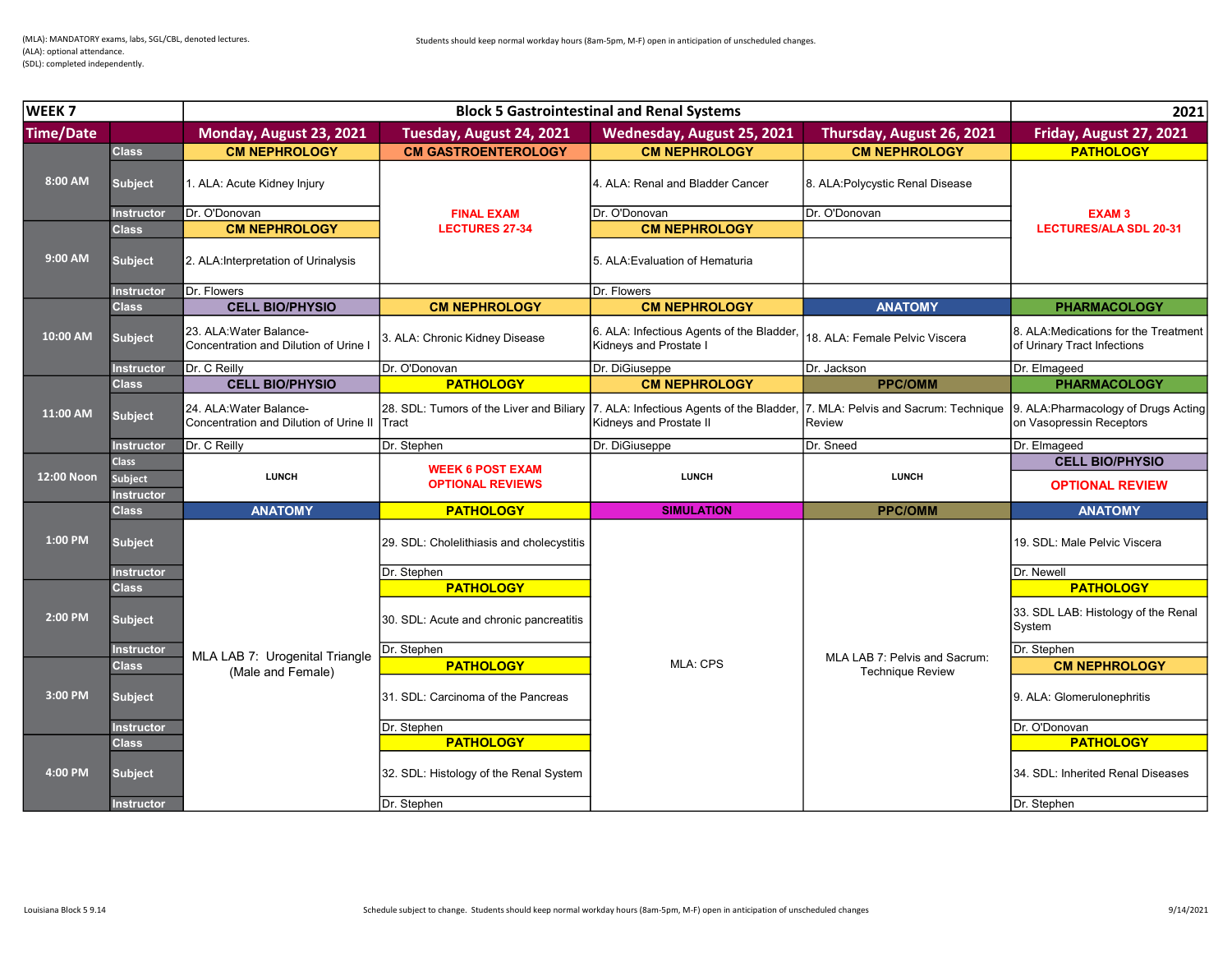(ALA): optional attendance. (SDL): completed independently.

| WEEK 8           |                                     |                                                      | <b>Block 5 Gastrointestinal and Renal Systems</b> |                              |                                                    |                                    | 2021                                                                              |
|------------------|-------------------------------------|------------------------------------------------------|---------------------------------------------------|------------------------------|----------------------------------------------------|------------------------------------|-----------------------------------------------------------------------------------|
| <b>Time/Date</b> |                                     | Monday, August 30, 2021                              | Tuesday, August 31, 2021                          | Wednesday, September 1, 2021 |                                                    | Thursday, September 2, 2021        | Friday, September 3, 2021                                                         |
|                  | <b>Class</b>                        |                                                      | <b>CM NEPHROLOGY</b>                              | <b>SIMULATION</b>            | <b>PHARMACOLOGY</b>                                |                                    | <b>CELL BIO/PHYSIO</b>                                                            |
| 8:00 AM          | <b>Subject</b>                      |                                                      | 11. ALA: Nephrotic Syndrome                       |                              |                                                    |                                    | 25. ALA:Acid Base Balance I                                                       |
|                  | <b>Instructor</b>                   |                                                      | Dr. O'Donovan                                     |                              | <b>FINAL EXAM</b>                                  |                                    | Dr. C Reilly                                                                      |
|                  | <b>Class</b>                        |                                                      | <b>PATHOLOGY</b>                                  |                              | <b>LECTURES 1-9</b>                                |                                    | <b>CELL BIO/PHYSIO</b>                                                            |
| 9:00 AM          | Subject                             |                                                      | 35. SDL: Glomerular Diseases I                    |                              |                                                    |                                    | 26. ALA:Acid Base Balance II                                                      |
|                  | <b>Instructor</b>                   |                                                      | Dr. Stephen                                       |                              |                                                    |                                    | Dr. C Reilly                                                                      |
|                  | <b>Class</b>                        |                                                      | <b>PATHOLOGY</b>                                  | <b>MLA: CIS</b>              |                                                    |                                    | <b>PATHOLOGY</b>                                                                  |
| 10:00 AM         | <b>Subject</b>                      |                                                      | 36. SDL: Glomerular Diseases II                   |                              |                                                    |                                    | 39. SDL: Tubulointerstitial Diseases                                              |
|                  | <b>Instructor</b>                   |                                                      | Dr. Stephen                                       |                              |                                                    |                                    | Dr. Stephen                                                                       |
|                  | <b>Class</b>                        |                                                      |                                                   |                              | <b>PPC/OMM</b><br>8. MLA: Counterstrain for Pelvis |                                    | <b>PATHOLOGY</b>                                                                  |
| 11:00 AM         | Subject                             |                                                      |                                                   |                              |                                                    |                                    | 40. SDL: Urinary Tract Infections                                                 |
|                  | <b>Instructor</b>                   |                                                      |                                                   |                              | Dr. Sneed                                          |                                    | Dr. Stephen                                                                       |
|                  | <b>Class</b>                        |                                                      | <b>PHARMACOLOGY</b>                               |                              |                                                    |                                    | <b>CM NEPHROLOGY</b>                                                              |
| 12:00 Noon       | <b>Subject</b><br><b>Instructor</b> | <b>LUNCH</b>                                         | <b>OPTIONAL REVIEW</b>                            | <b>LUNCH</b>                 | <b>LUNCH</b>                                       |                                    | <b>OPTIONAL REVIEW</b>                                                            |
|                  | <b>Class</b>                        | <b>CM NEPHROLOGY</b>                                 | PREV MED, EPID, & PH                              | <b>SIMULATION</b>            | PPC/OMM                                            | ANATOMY                            | <b>PATHOLOGY</b>                                                                  |
| 1:00 PM          | Subject                             |                                                      |                                                   |                              |                                                    |                                    | $\left \hat{\mathbf{f}}\right ^{(\text{tr})^*}$ 41. SDL: Renal vascular disorders |
|                  | <b>Instructor</b>                   |                                                      |                                                   |                              |                                                    |                                    | Dr. Stephen                                                                       |
|                  | <b>Class</b>                        |                                                      | <b>FINAL EXAM</b>                                 |                              |                                                    |                                    | <b>PATHOLOGY</b>                                                                  |
| 2:00 PM          | Subject                             |                                                      |                                                   |                              |                                                    |                                    | 42. SDL: Tumors of the kidney                                                     |
|                  | Instructor                          | <b>ZOOM CBL: Urinary Tract Infections in</b>         |                                                   |                              |                                                    |                                    | Dr. Stephen                                                                       |
|                  | <b>Class</b>                        | <b>Children and Adults</b>                           | <b>PATHOLOGY</b>                                  | <b>MLA: CPS</b>              | MLALAB & Counterstrain for Pelvis                  | MLALAB 8: Counterstrain for Pelvis |                                                                                   |
| 3:00 PM          |                                     | (If unable to ZOOM, CBL will be moved to Friday 9.3) | 37. SDL: Glomerular Lesions Associated            |                              |                                                    |                                    |                                                                                   |
|                  | Subject                             |                                                      | with Systemic Disease                             |                              |                                                    |                                    |                                                                                   |
|                  | <b>Instructor</b>                   |                                                      | Dr. Stephen                                       |                              |                                                    |                                    |                                                                                   |
|                  | <b>Class</b>                        |                                                      | <b>PATHOLOGY</b>                                  |                              |                                                    |                                    |                                                                                   |
|                  |                                     |                                                      |                                                   |                              |                                                    |                                    |                                                                                   |
| 4:00 PM          | Subject                             |                                                      | 38. SDL: Amyloidosis                              |                              |                                                    |                                    |                                                                                   |
|                  | <b>Instructor</b>                   |                                                      | Dr. Stephen                                       |                              |                                                    |                                    |                                                                                   |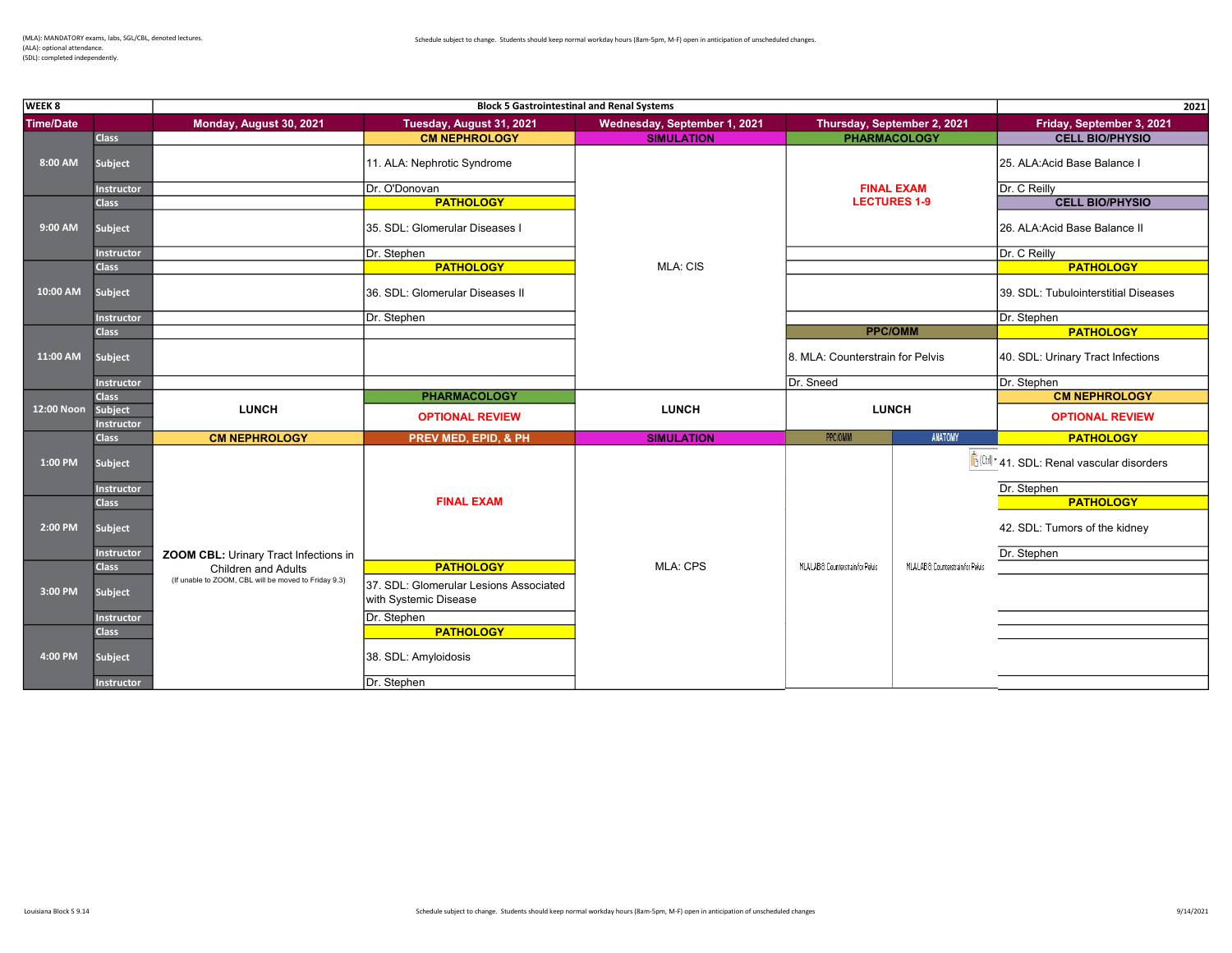(ALA): optional attendance. (SDL): completed independently.

| WEEK <sub>9</sub>  |                   |                           |                                    | <b>Block 5 Gastrointestinal and Renal Systems</b>                |                                                                |                        | 2021                                         |
|--------------------|-------------------|---------------------------|------------------------------------|------------------------------------------------------------------|----------------------------------------------------------------|------------------------|----------------------------------------------|
| <b>Time/Date</b>   |                   | Monday, September 6, 2021 | Tuesday, September 7, 2021         | Wednesday, September 8, 2021                                     | Thursday, September 9, 2021                                    |                        | Friday, September 10, 2021                   |
|                    | <b>Class</b>      |                           | <b>CM NEPHROLOGY</b>               | <b>ANATOMY</b>                                                   | <b>CM NEPHROLOGY</b>                                           |                        | <b>CELL BIO/PHYSIO</b>                       |
| 8:00 AM            | Subject           |                           |                                    | 20. ALA: Embryology of the Female<br>Reproductive System         | 16. ALA: Acid-Base Balance - Clinical<br>Correlations and ABGs |                        |                                              |
|                    | <b>Instructor</b> |                           | <b>EXAM1</b>                       | Dr. Collier                                                      | Dr. Langley                                                    |                        | <b>EXAM2</b>                                 |
|                    | <b>Class</b>      |                           | <b>LECTURES 1-11</b>               | <b>ANATOMY</b>                                                   | <b>PATHOLOGY</b>                                               |                        | <b>LECTURES 12-19</b>                        |
| 9:00 AM            | Subject           |                           |                                    | 21.ALA: Embryology of the Male<br>Reproductive System            | 44. SDL: Diseases of the ureters, bladder<br>and urethra       |                        |                                              |
|                    | <b>Instructor</b> |                           |                                    | Dr. Collier                                                      | Dr. Stephen                                                    |                        |                                              |
|                    | <b>Class</b>      |                           | <b>CM NEPHROLOGY</b>               | <b>ANATOMY</b>                                                   | <b>PATHOLOGY</b>                                               | <b>CELL BIO/PHYSIO</b> |                                              |
| 10:00 AM           | Subject           |                           | 12. ALA: Nephrolithiasis           | 22. ALA:CA: Pelvis                                               | 45. SDL: Tumors of the urothelium                              |                        | <b>GROUP EXAM 2</b><br><b>LECTURES 12-19</b> |
|                    | <b>Instructor</b> |                           | Dr. Jackson                        | Dr. Lipka                                                        | Dr. Stephen                                                    |                        |                                              |
|                    | <b>Class</b>      |                           |                                    |                                                                  | <b>PPC/OMM</b>                                                 |                        |                                              |
| 11:00 AM           | Subject           |                           |                                    |                                                                  | 9. MLA: Counterstrain for the Cervical &<br>Thoracic Spine     |                        |                                              |
|                    | <b>Instructor</b> |                           |                                    |                                                                  | Dr. Sneed                                                      |                        |                                              |
|                    | <b>Class</b>      |                           | <b>WEEK 8 POST EXAM</b>            | <b>CELL BIO/PHYSIO</b>                                           |                                                                |                        | <b>ANATOMY</b>                               |
| 12:00 Noon Subject | <b>Instructor</b> | <b>LABOR DAY</b>          | <b>OPTIONAL REVIEWS</b>            | <b>OPTIONAL REVIEW</b>                                           | <b>LUNCH</b>                                                   |                        | <b>OPTIONAL REVIEW</b>                       |
|                    | <b>Class</b>      |                           | <b>ANATOMY</b>                     | <b>CM NEPHROLOGY</b>                                             | <b>PPC/OMM</b>                                                 | <b>SIMULATION</b>      | <b>ANATOMY</b>                               |
| 1:00 PM            | Subject           |                           |                                    | 13. ALA: Electrolyte Disorders I                                 |                                                                |                        |                                              |
|                    | <b>Instructor</b> |                           |                                    | Dr. Clifton                                                      |                                                                |                        |                                              |
|                    | <b>Class</b>      |                           |                                    | <b>CM NEPHROLOGY</b>                                             |                                                                |                        |                                              |
| 2:00 PM            | Subject           |                           |                                    | 14. ALA: Electrolyte Disorders II                                |                                                                |                        |                                              |
|                    | <b>Instructor</b> |                           | MLA LAB 9: Neurovasculature of the | Dr. Clifton                                                      | MLA LAB 9: Counterstrain for the Cervical                      | MLA                    | OPEN LAB: PRACTICAL                          |
|                    | <b>Class</b>      |                           | Hemipelvis                         | <b>CM NEPHROLOGY</b>                                             | & Thoracic Spine                                               | CPS                    | PREP                                         |
| 3:00 PM            | Subject           |                           |                                    | 15. ALA: Fluid/Electrolyte Replacement in<br>Adults and Children |                                                                |                        |                                              |
|                    | <b>Instructor</b> |                           |                                    | Dr. Langley                                                      |                                                                |                        |                                              |
|                    | <b>Class</b>      |                           |                                    | <b>PATHOLOGY</b>                                                 |                                                                |                        |                                              |
| 4:00 PM            | Subject           |                           |                                    | 43. SDL: Urinary Tract Stones,<br>Hydronephrosis                 |                                                                |                        |                                              |
|                    | <b>Instructor</b> |                           |                                    | Dr. Stephen                                                      |                                                                |                        |                                              |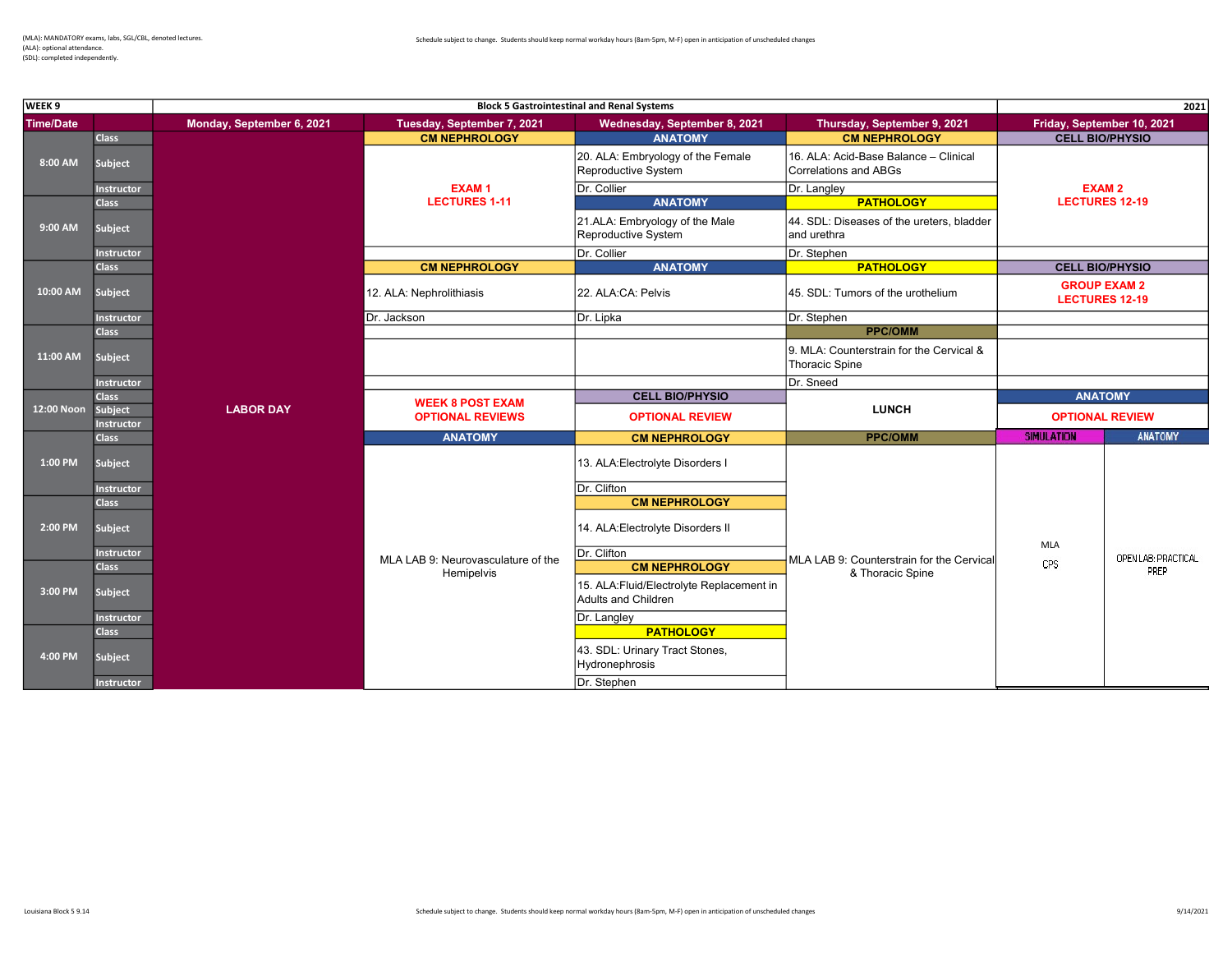| <b>WEEK 10</b>   |                       |                            |                             | <b>Block 5 Gastrointestinal and Renal Systems</b>            |                                                       | 2021                                              |
|------------------|-----------------------|----------------------------|-----------------------------|--------------------------------------------------------------|-------------------------------------------------------|---------------------------------------------------|
| <b>Time/Date</b> |                       | Monday, September 13, 2021 | Tuesday, September 14, 2021 | Wednesday, September 15, 2021                                | Thursday, September 16, 2021                          | Friday, September 17, 2021                        |
|                  | <b>Class</b>          | <b>ANATOMY</b>             | <b>SIMULATION</b>           |                                                              | <b>PATHOLOGY</b>                                      | <b>CM NEPHROLOGY</b>                              |
| 8:00 AM          | <b>Subject</b>        |                            |                             |                                                              |                                                       | 19. SDL: Renovascular Disease and<br>Hypertension |
|                  | <b>Instructor</b>     | <b>FINAL EXAM</b>          |                             |                                                              | <b>FINAL EXAM</b>                                     | Dr. Smith                                         |
|                  | <b>Class</b>          | <b>LECTURES 15-22</b>      |                             |                                                              | <b>LECTURES/SDL 32-45</b>                             |                                                   |
| 9:00 AM          | <b>Subject</b>        |                            |                             |                                                              |                                                       |                                                   |
|                  | Instructor            |                            |                             |                                                              |                                                       |                                                   |
|                  | <b>Class</b>          | <b>ANATOMY</b>             |                             | <b>CM NEPHROLOGY</b>                                         | <b>CM NEPHROLOGY</b>                                  |                                                   |
| 10:00 AM         | Subject               |                            |                             | 17. ALA: Immune-Mediated Nephritis                           | 20. ALA: Nutrition for Renal Disease                  |                                                   |
| Instructor       |                       |                            | Dr. R. Morrow               | Dr. Turnbull                                                 |                                                       |                                                   |
|                  | <b>Class</b>          |                            |                             | <b>CM NEPHROLOGY</b>                                         | <b>PPC/OMM</b>                                        |                                                   |
| 11:00 AM         | Subject               |                            |                             | 18. ALA: Wilm's Tumor and Renal<br>Abnormalities in Children | 10. MLA: Differential Diagnosis for<br>Abdominal Pain |                                                   |
|                  | <b>Instructor</b>     |                            |                             | Dr. Baker                                                    | Dr. S. Aldret                                         |                                                   |
|                  | <b>Class</b>          |                            |                             | <b>CELL BIO/PHYSIO</b>                                       |                                                       | <b>CM NEPHROLOGY</b>                              |
| 12:00 Noon       | Subject<br>Instructor |                            | <b>SP TESTING</b>           | <b>OPTIONAL REVIEW</b>                                       | <b>LUNCH</b>                                          | <b>OPTIONAL REVIEW</b>                            |
|                  | <b>Class</b>          |                            |                             | <b>SIMULATION</b>                                            | PREV MED, EPID, & PH                                  | <b>ANATOMY</b>                                    |
| 1:00 PM          | Subject               | <b>PRACTICAL</b>           |                             |                                                              |                                                       |                                                   |
|                  | Instructor            | <b>LABS 6-9</b>            |                             |                                                              |                                                       |                                                   |
|                  | <b>Class</b>          |                            |                             |                                                              |                                                       |                                                   |
| 2:00 PM          | Subject               |                            |                             |                                                              |                                                       |                                                   |
|                  |                       |                            |                             |                                                              |                                                       |                                                   |
|                  | Instructor            |                            |                             |                                                              |                                                       |                                                   |
|                  | <b>Class</b>          |                            |                             | MLA: CPS Checkoff                                            | MLA: IPE                                              | MLA: ANATOMY LAB CLEAN-UP                         |
| 3:00 PM          | Subject               |                            |                             |                                                              |                                                       |                                                   |
|                  | <b>Instructor</b>     |                            |                             |                                                              |                                                       |                                                   |
|                  | <b>Class</b>          |                            |                             |                                                              |                                                       |                                                   |
| 4:00 PM          |                       |                            |                             |                                                              |                                                       |                                                   |
|                  | Subject               |                            |                             |                                                              |                                                       |                                                   |
|                  | <b>Instructor</b>     |                            |                             |                                                              |                                                       |                                                   |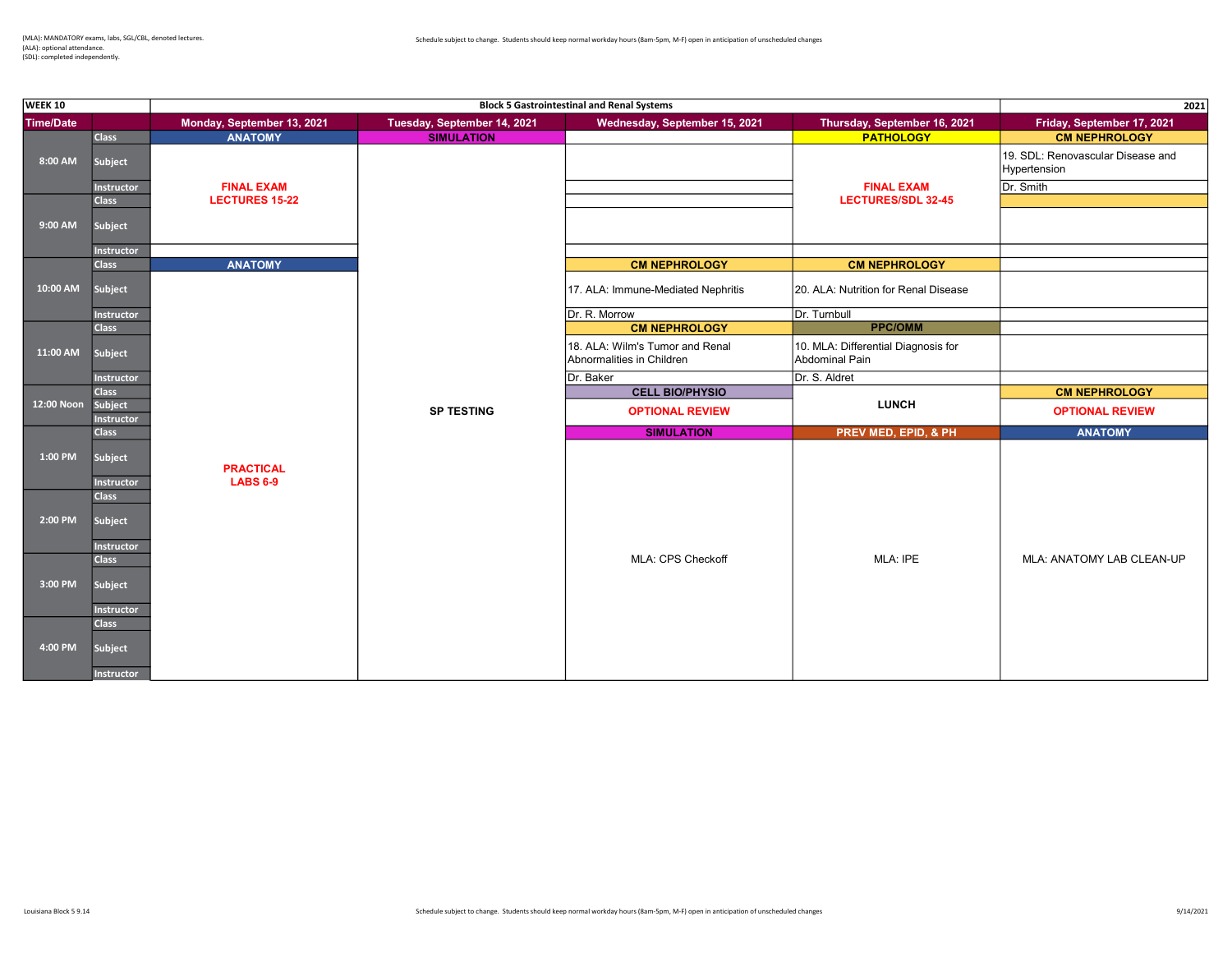| WEEK 11            |                                   |                            |                             | <b>Block 5 Gastrointestinal and Renal Systems</b> |                                           | 2021                                                    |
|--------------------|-----------------------------------|----------------------------|-----------------------------|---------------------------------------------------|-------------------------------------------|---------------------------------------------------------|
| <b>Time/Date</b>   |                                   | Monday, September 20, 2021 | Tuesday, September 21, 2021 | Wednesday, September 22, 2021                     | Thursday, September 23, 2021              | Friday, September 24, 2021                              |
|                    | <b>Class</b>                      | <b>SIMULATION</b>          | <b>CM NEPHROLOGY</b>        | <b>CELL BIO/PHYSIO</b>                            | <b>PPC/OMM</b>                            |                                                         |
| 8:00 AM            | <b>Subject</b>                    |                            | <b>FINAL EXAM</b>           | <b>FINAL EXAM</b>                                 | <b>FINAL EXAM</b><br><b>LECTURES 6-10</b> |                                                         |
|                    | <b>Instructor</b><br><b>Class</b> |                            | LECTURES 12-20              | <b>LECTURES 20-26</b>                             | <b>PPC/OMM</b>                            | No travel until all final grades<br>have been released. |
| 9:00 AM            | <b>Subject</b>                    |                            |                             |                                                   |                                           |                                                         |
|                    | <b>Instructor</b>                 |                            |                             |                                                   |                                           |                                                         |
|                    | <b>Class</b>                      |                            | <b>SIMULATION</b>           | <b>CELL BIO/PHYSIO</b>                            |                                           |                                                         |
| 10:00 AM           | <b>Subject</b>                    |                            |                             | <b>FINAL EXAM</b><br><b>LECTURES 20-26</b>        |                                           |                                                         |
|                    | <b>Instructor</b>                 |                            | CPS CHECKOFF                |                                                   |                                           |                                                         |
|                    | <b>Class</b>                      |                            |                             | <b>SIMULATION</b>                                 |                                           |                                                         |
| 11:00 AM           | <b>Subject</b>                    |                            |                             |                                                   |                                           |                                                         |
|                    | <b>Instructor</b><br><b>Class</b> |                            | <b>PPC/OMM</b>              |                                                   |                                           |                                                         |
| 12:00 Noon Subject |                                   | CPS                        | <b>OPTIONAL REVIEW</b>      |                                                   |                                           | <b>LUNCH</b>                                            |
|                    | Instructor<br><b>Class</b>        |                            | <b>ANATOMY</b>              |                                                   | <b>PRACTICAL</b>                          |                                                         |
|                    |                                   |                            |                             |                                                   | to begin at 9:30                          |                                                         |
| 1:00 PM            | <b>Subject</b>                    |                            |                             |                                                   |                                           |                                                         |
|                    | Instructor                        |                            |                             |                                                   |                                           |                                                         |
| 2:00 PM            | <b>Class</b><br><b>Subject</b>    |                            |                             | <b>CPS CHECKOFF</b>                               |                                           | <b>PROMOTION BOARD</b>                                  |
|                    | Instructor                        |                            |                             |                                                   |                                           |                                                         |
|                    | <b>Class</b>                      |                            | POSTER PRESENTATIONS        |                                                   |                                           |                                                         |
| 3:00 PM            | <b>Subject</b>                    |                            |                             |                                                   |                                           |                                                         |
|                    | <b>Instructor</b>                 |                            |                             |                                                   |                                           |                                                         |
|                    | <b>Class</b>                      |                            |                             |                                                   |                                           |                                                         |
| 4:00 PM            | <b>Subject</b>                    |                            |                             |                                                   |                                           |                                                         |
|                    | <b>Instructor</b>                 |                            |                             |                                                   |                                           |                                                         |